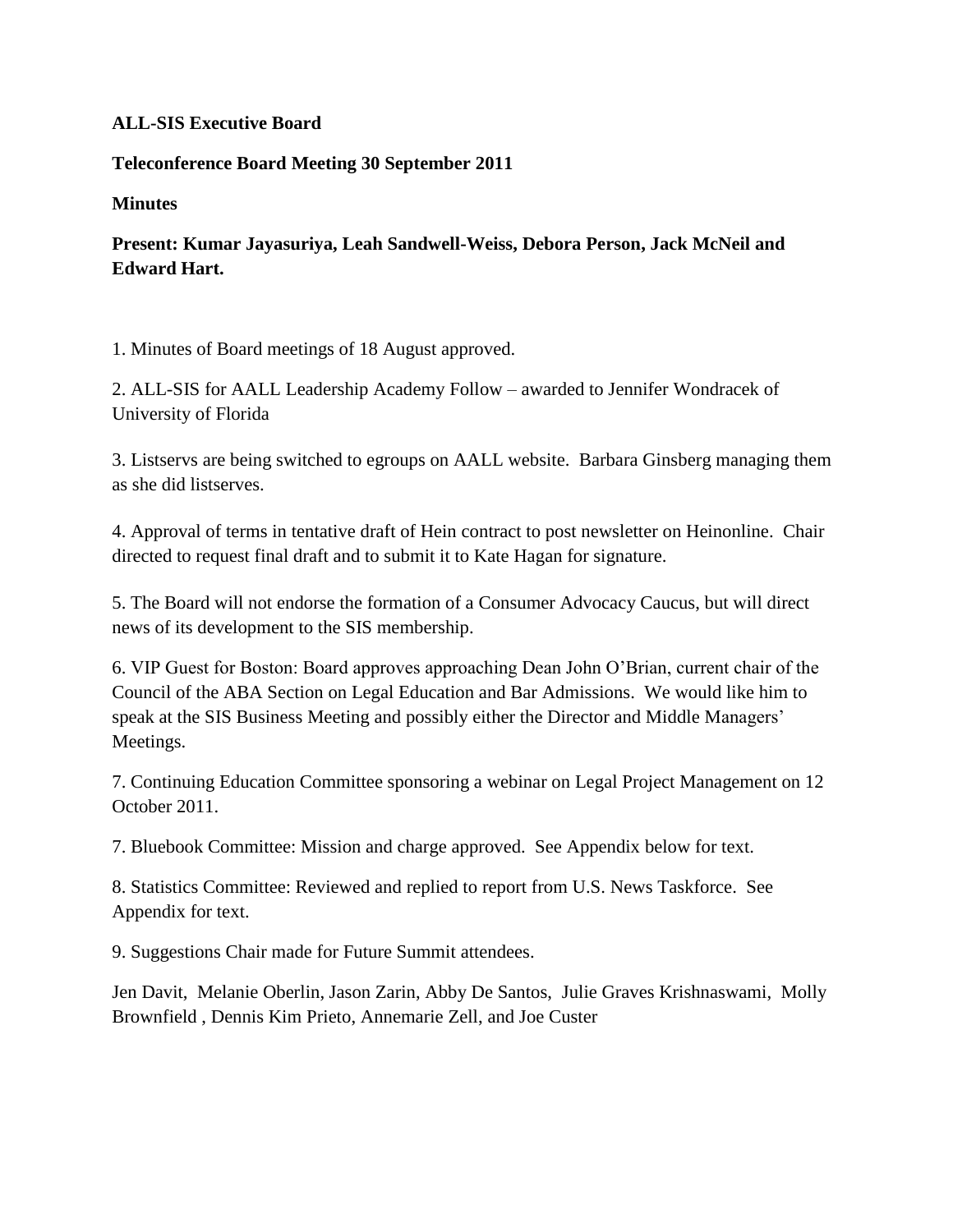11. Tentative next call 18 November, Friday at 11 a.m. EST

Appendix

Bluebook Committee Mission and Charge

Mission:

To advocate on behalf of academic law libraries a comprehensive Bluebook that meets the needs of the Bluebook editors while considering the resources available to law libraries as they meet the needs of their student journals.

1. Serve as a clearinghouse for member input, suggestions and comments regarding the current edition of the Bluebook.

- The Committee, on behalf of ALL-SIS, would forward information to the Bluebook editors

- The Committee would create a web form for members to submit comments; the committee would gather additional information as necessary prior to submitting to Bluebook editors

2. Solicit input and suggestions for next edition of the Bluebook

- As the editors begin the process of compiling the next edition of the Bluebook, solicit input from the membership to submit to the editors

3. Serve as the centralized contact for the Bluebook editors to solicit information from law librarians

4. Expand the Model Policies for Services to Journal Staff to include individual library policies, especially as related to Bluebook issues

- coordinate with appropriate Committee (Student Services)

5. Assume advocacy role within each state and work to have electronic version of that state's legislation become an official version